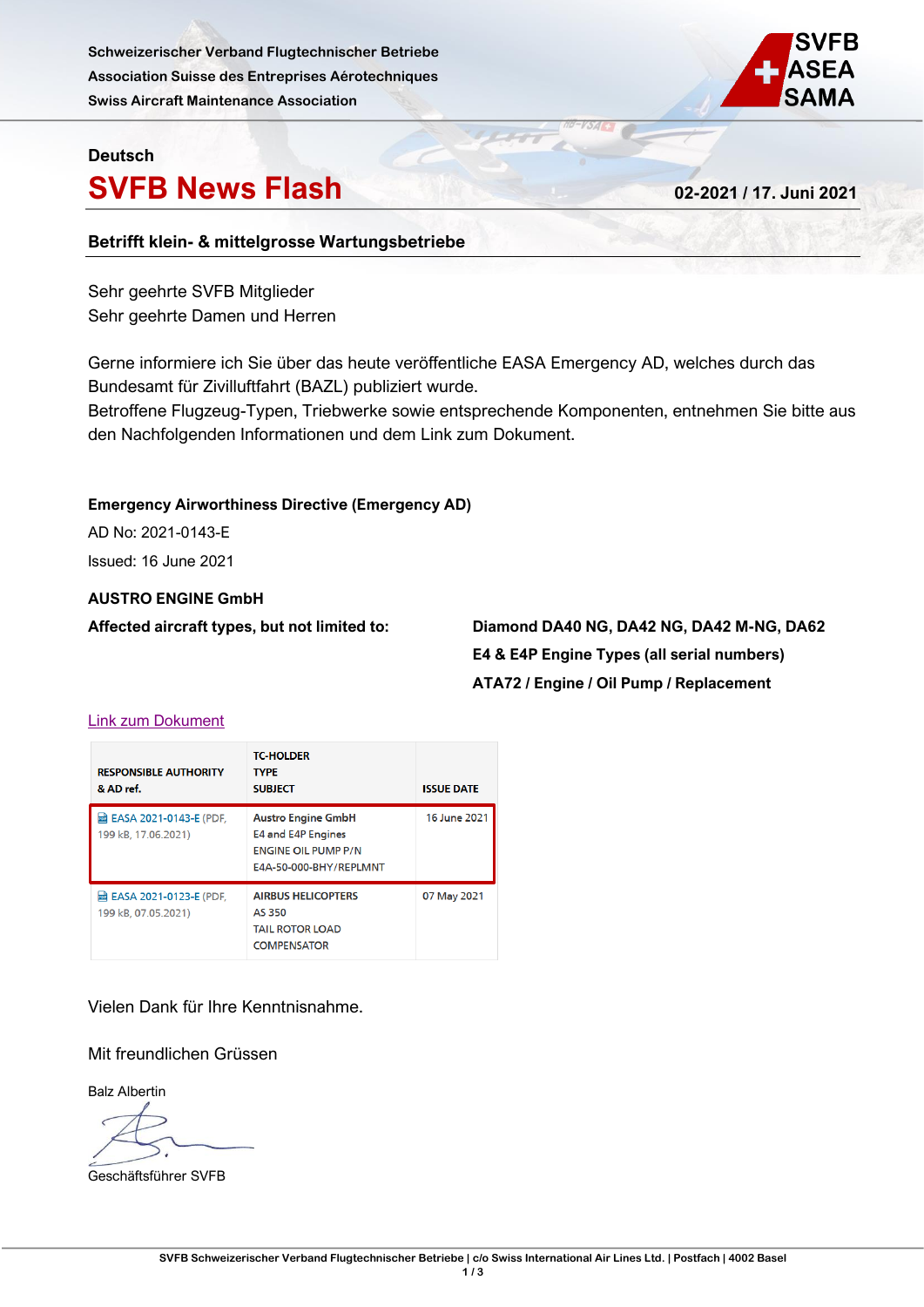**Schweizerischer Verband Flugtechnischer Betriebe Association Suisse des Entreprises Aérotechniques Swiss Aircraft Maintenance Association**



# **Français**

# **ASEA flash d'information 02-2021 / 17. juin 2021**

### **Concerne les petites et moyennes entreprises de maintenance**

Chers membres de l'ASEA Mesdames et Messieurs

J'ai le plaisir de vous informer que des consignes de navigabilité urgentes (Emergency AD) de l'EASA ont été publiées aujourd'hui par l'Office fédéral de l'aviation civile (OFAC). Les types d'avions et moteurs concernés ainsi que les composants correspondants sont indiqués dans les informations suivantes ainsi qu'en cliquant le lien vers le document.

# **Emergency Airworthiness Directive (Emergency AD)**

AD No: 2021-0143-E Issued: 16 June 2021

### **AUSTRO ENGINE GmbH**

**Affected aircraft types, but not limited to: Diamond DA40 NG, DA42 NG, DA42 M-NG, DA62 E4 & E4P Engine Types (all serial numbers) ATA72 / Engine / Oil Pump / Replacement**

### [Lien vers le document](https://www.bazl.admin.ch/bazl/fr/home/experts/aeronefs/consignes-de-navigabilite--cn-/emergency-airworthiness-directives--ead-.html)

| <b>RESPONSIBLE AUTHORITY</b><br>& AD ref.                | <b>TC-HOLDER</b><br><b>TYPE</b><br><b>SUBJECT</b>                                                              | <b>ISSUE DATE</b> |
|----------------------------------------------------------|----------------------------------------------------------------------------------------------------------------|-------------------|
| <b>团 EASA 2021-0143-E (PDF,</b><br>199 kB, 17.06.2021)   | <b>Austro Engine GmbH</b><br><b>E4 and E4P Engines</b><br><b>ENGINE OIL PUMP P/N</b><br>E4A-50-000-BHY/REPLMNT | 16 June 2021      |
| <b>lad EASA 2021-0123-E (PDF.</b><br>199 kB. 07.05.2021) | <b>AIRBUS HELICOPTERS</b><br>AS 350<br><b>TAIL ROTOR LOAD</b><br><b>COMPENSATOR</b>                            | 07 May 2021       |

Merci de votre attention.

Avec mes meilleures salutations

Balz Albertin

Directeur général ASEA